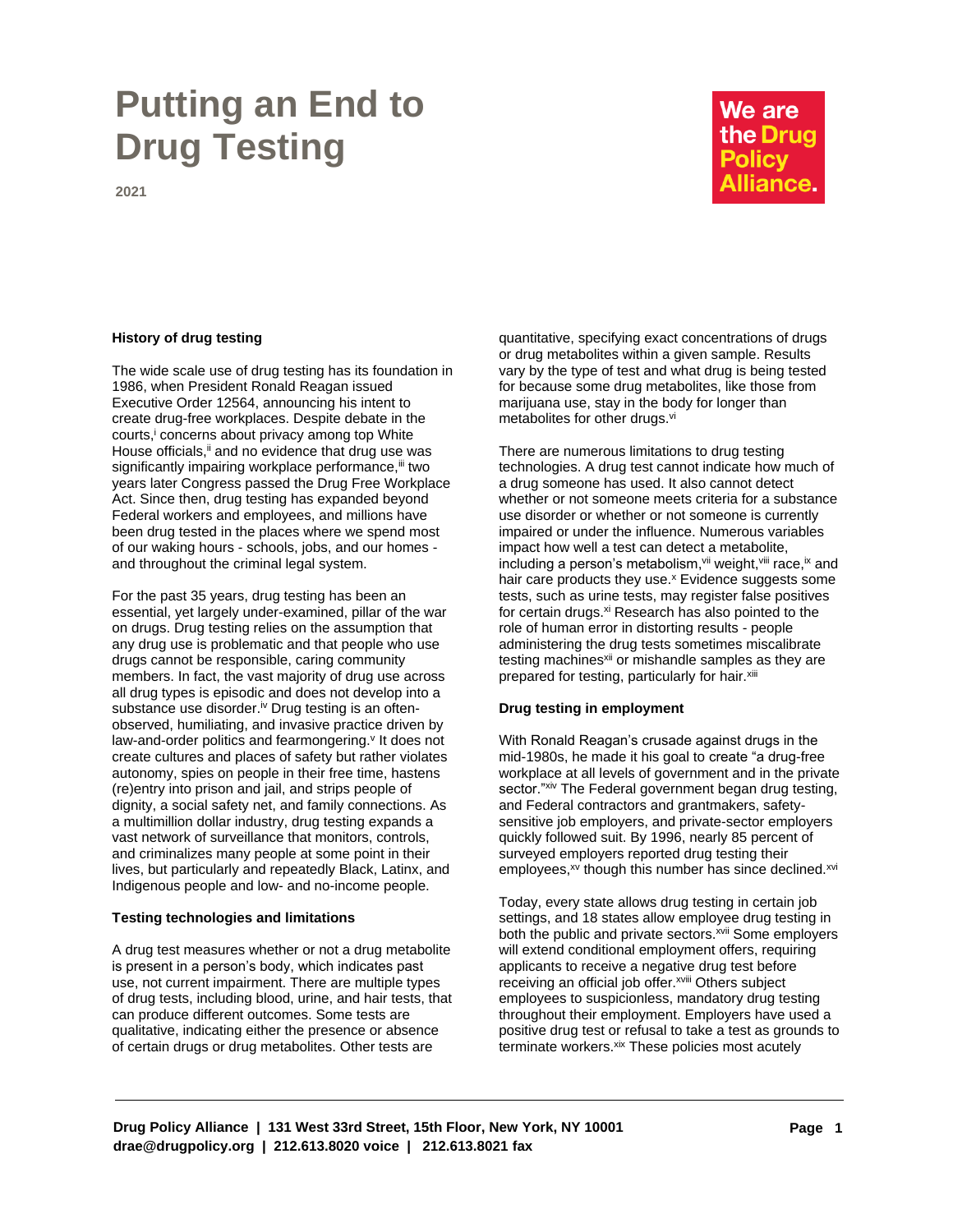impact working-class people, with low-income people working blue collar jobs being most subjected to drug testing, despite similar rates of drug use across all classes.<sup>xx</sup>

Even in states where marijuana has been legalized, people can still be subject to drug tests where a positive result for marijuana will cost them their job. This is also true in states where medical marijuana has been legalized, and where use follows a doctor's recommendation.

Drug use obstructing workplace safety and productivity has been largely exaggerated, and a positive drug test cannot indicate whether or not someone will be a good employee or coworker.<sup>xxi</sup> For positions where safety is of greater concern, like those involving driving or machine operating, drug tests cannot assess current impairment. Further, evidence suggests that accidents in the workplace are more likely associated with stress, fatigue, and illness than with drug use.<sup>xxii</sup> Instead of relying on suspicionless, mandatory drug tests, employers should opt to use alternative assessment methods, including ongoing performance evaluations or performance-based tests to measure current impairment.

Consistent, well-paid work is essential for individual any kind of treatment.<sup>xxxiv</sup> and familial stability, health, and well-being. Drug testing job applicants and employees, absent evidence of drug use interfering with a person's job performance, wastes money, invades privacy, and cuts off paths to employment.

#### **Drug testing in child welfare**

Drug war policies aimed at punishing parents who used drugs ramped up in the 1980s. Politicians and media invoked the sensationalized, racist myth of babies born addicted to crack cocaine, a myth that is unsupported by scientific evidence.<sup>xxiii</sup> Social workers, physicians, and other service providers were then enlisted to drug test and subsequently separate and remove children from parents. These parents were primarily Black, Latinx, Indigenous, and low- or noincome, despite similar rates of drug use across all races and classes.<sup>xxiv</sup> Between 1986 and 1996, the population of children removed from their parents' care to the foster system more than doubled, and since then, these numbers remain largely unchanged.xxv

Today, drug use - even alleged use - is still used as a mechanism to surveil and punish parents and tear apart families.<sup>xxvi</sup> Doctors routinely drug test pregnant people and newborn babies, particularly people of color, often without verbal or written consent. Twentyfive states and the District of Columbia require physicians to report any suspicion of drug use to child welfare authorities.<sup>xxvii</sup> Nineteen states and the District of Columbia have statutes that consider any drug use during pregnancy to be child maltreatment.<sup>xxviii</sup> These mandates exist despite evidence showing that in utero exposure to drugs does not have long-term negative health impacts on the child.<sup>xxix</sup> Outside of the hospital and in the home, a positive drug test is sometimes used as justification for mandating that a parent attend abstinence-based treatment, regardless of whether the parent has a substance use disorder.<sup>xxx</sup> Often children are removed from their parents based on a positive drug test alone and not based on any evidence of maltreatment.<sup>xxxi</sup> Removal from family to the foster care system often does more harm than good.<sup>xxxii</sup>

For people who do struggle with drug use, drug testing and the draconian punishments that accompany it can push them to hide drug use from their healthcare providers or counselors. Fearing family separation, people may opt to not engage in honest, open conversations about healthcare needs or about how to reduce drug use harms. XXXIII If a parent's drug use does impact their caregiving, they deserve to be presented with a range of harm reduction and treatment options that can help meet their needs and the needs of their children. For those who do want treatment, it is alarmingly hard to access: only 1 in 10 people in the United States with a substance use disorder receive

A positive drug test cannot indicate whether or not someone will be or is a good parent, and it cannot detect whether or not a parent has abused or maltreated their children.<sup>xxxv</sup> Families should be sources of love and care, and too often, Black, Latinx, Indigenous, and low- or no-income homes are sites of state surveillance, intervention, and subsequent family separation.

### **Drug testing in education**

In the mid-1990s schools began to implement zerotolerance policies, where any drug activity, whether real or perceived, became grounds for suspension or expulsion. With these policies came the arrival of law enforcement, metal detectors, and random student drug testing in schools, all in the name of eliminating a perceived, but unfounded, uptick in youth drug use and violence.<sup>xxxvi</sup>

Today, over one-third of school districts have policies for drug testing students.<sup>xxxvii</sup> Drug tests are not only invasive and humiliating for students but are counterproductive because they result in exclusion from time spent in school and extracurriculars and remove potential support resources. Widespread drug testing and surveillance of students have made drug use the second-highest source of referrals of students to the police. XXXVIII Drug testing, combined with other criminalizing tactics, has had dire effects on Black,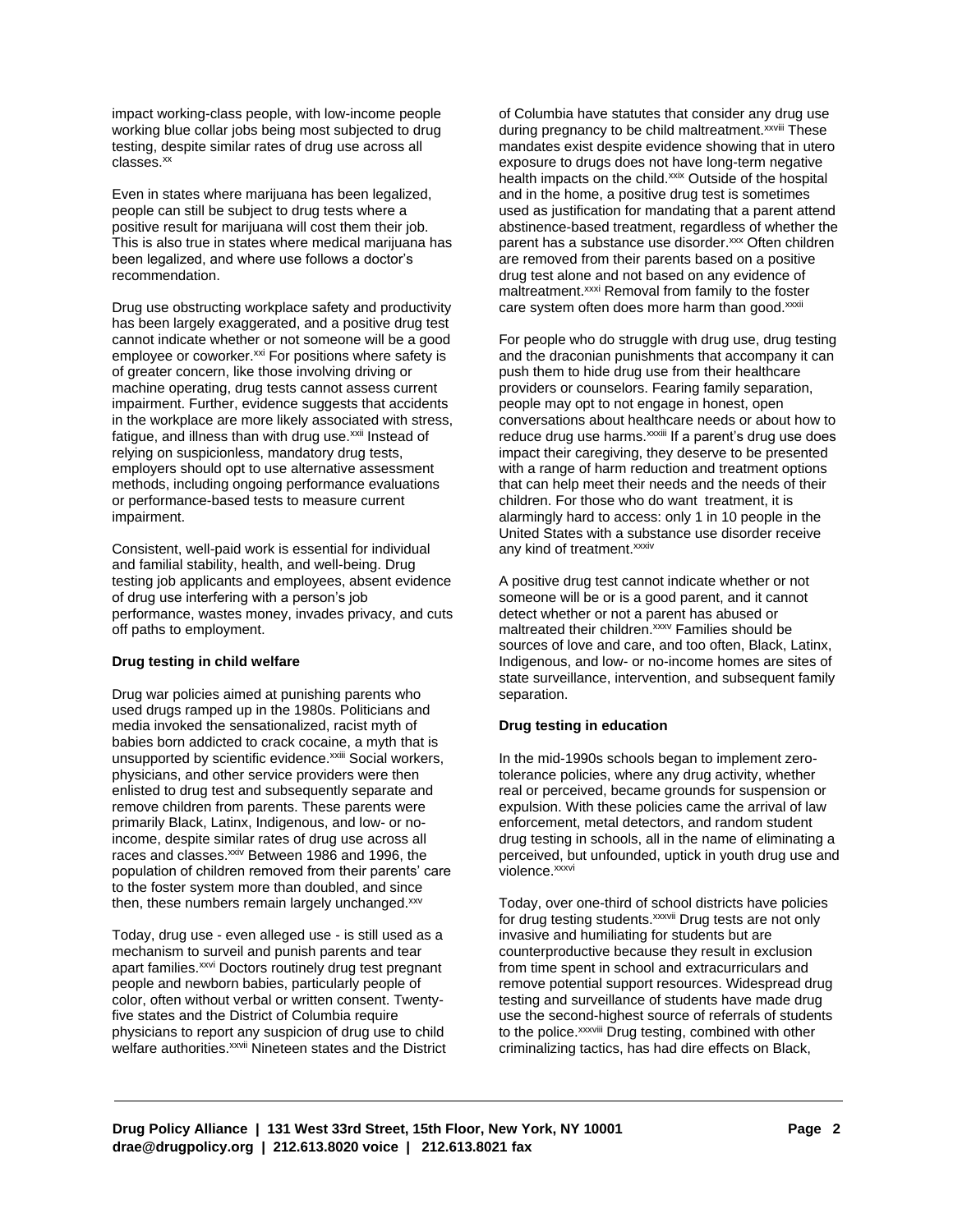Latinx, and Indigenous students, with higher rates of suspensions, expulsions, and arrests among students of color than white students.<sup>xxxix</sup> Every time a student drops out, their risk of poorer employment<sup>xl</sup> and negative health outcomes<sup>xli</sup> increases, including the likelihood of developing a substance use disorder. Xlii

While most young people do not use drugs (and if they do, use infrequently), <sup>xliii</sup> for students that do use problematically or have substance use disorders, punishment and criminalization will not actually deter drug use. Students who want to seek harm reduction services or substance use disorder treatment should be able to opt into those services and should not be suspended or excluded from school and extracurricular activities.

A positive drug test does not indicate whether or not someone will be an active and participatory student. Drug testing erodes trust between students and their teachers and counselors, violates what should be a space of safety and support, encourages students to hide drug use, and thrusts young people into the criminal legal system.

#### **Drug testing in public benefits**

In 1996, decades into the war on drugs, Congress passed the Personal Responsibility and Work Opportunity Reconciliation Act, ending "welfare as we know it."xliv This law weakened the social safety net including cash and food assistance - and has had particularly devastating effects on people with drug convictions, people who use drugs, and their families. Included in the legislation was a provision authorizing states to drug test applicants and recipients of Temporary Assistance for Needy Families (TANF) and punish those who tested positive.

Today, 13 states drug test TANF recipients. xlv Some states require people with felony drug convictions to take a drug test, while others "screen" for drug use and then require a test if there is suspicion of drug use. $x^{1/2}$ In most states, a positive drug test disqualifies a person from receiving TANF benefits. xlvii In some states, a positive drug test may be used to require recipients to complete abstinence-based treatment in order to receive benefits. xlviii Sanctions increase risk of hunger, eviction and homelessness, utility shut-off, and inadequate healthcare. Xiix These drug testing policies have targeted impacts on Black, Latinx, and Indigenous people, who are disproportionately likely to receive sanctions<sup>1</sup> and who are disproportionately poor because of centuries of racism and structural inequities.<sup>li</sup>

Drug testing TANF recipients wastes over one million dollars per year.<sup>Iii</sup> Many TANF recipients have to pay for the tests or treatment themselves, which can cost

upwards of \$100, and cost taxpayers thousands of dollars per year.<sup>Iiii</sup> Though estimates suggest that very few TANF applicants and recipients test positive - less than one percent - the test and these costs alone act as enormous barriers to receiving TANF, for many people do not have enough disposable income to afford a drug test. Some TANF applicants opt out of benefits altogether because the surveillance and supervision they are forced to endure are not worth the benefits.<sup>liv</sup>

Public benefits and a robust social safety net improve individual and familial health and wellbeing, $\mathbb{W}$ particularly for people who use drugs.<sup>M</sup> A positive drug test does not indicate whether or not someone will be a caring community member. Everyone deserves to have their needs met and have the autonomy to decide how best to use cash assistance. Drug testing of TANF recipients is invasive and patronizing and unjustly strips people of the ability to better care for themselves and their families.

### **Drug testing in the criminal legal system**

As drug testing spread into civil systems, it also expanded throughout the criminal legal system in the 1980s and 1990s. Though drug courts, probation, and parole have been branded by some as alternatives to incarceration or as diversion programs, they actually hasten reentry into prison and jail, extend time under state surveillance and supervision, and trap people in a cycle of punishment. Drug testing is a primary means through which drug courts and community supervision target, watch, and criminalize people.

Drug courts, intended to divert people from incarceration and into treatment, arose in the 1980s as a response to an overloaded court system driven by drug war policies.<sup>Ivii</sup> Though drug court practices differ by jurisdiction, most require participants to plead guilty and then mandate them to abstinence-based treatment, regardless of whether or not they have substance use disorders or want or need treatment.<sup>Iviii</sup> Many drug courts require participants to discontinue buprenorphine or methadone, the gold standards for medications for opioid use disorder, within 30 days, lix and less than half of drug court participants with opioid use disorders receive medications for addiction treatment (MAT). Abstinence is monitored through random and frequent drug testing. A positive drug test can trigger sanctions, removal from the drug court program, or incarceration. $\frac{1}{x}$  These practices ignore the fact that reuse and relapse are common for people who choose abstinence - people should not be threatened with criminalization or sent to prison or jail as punishment.

In addition to the unrealistic mandate of abstinence, drug testing drug court participants saddles people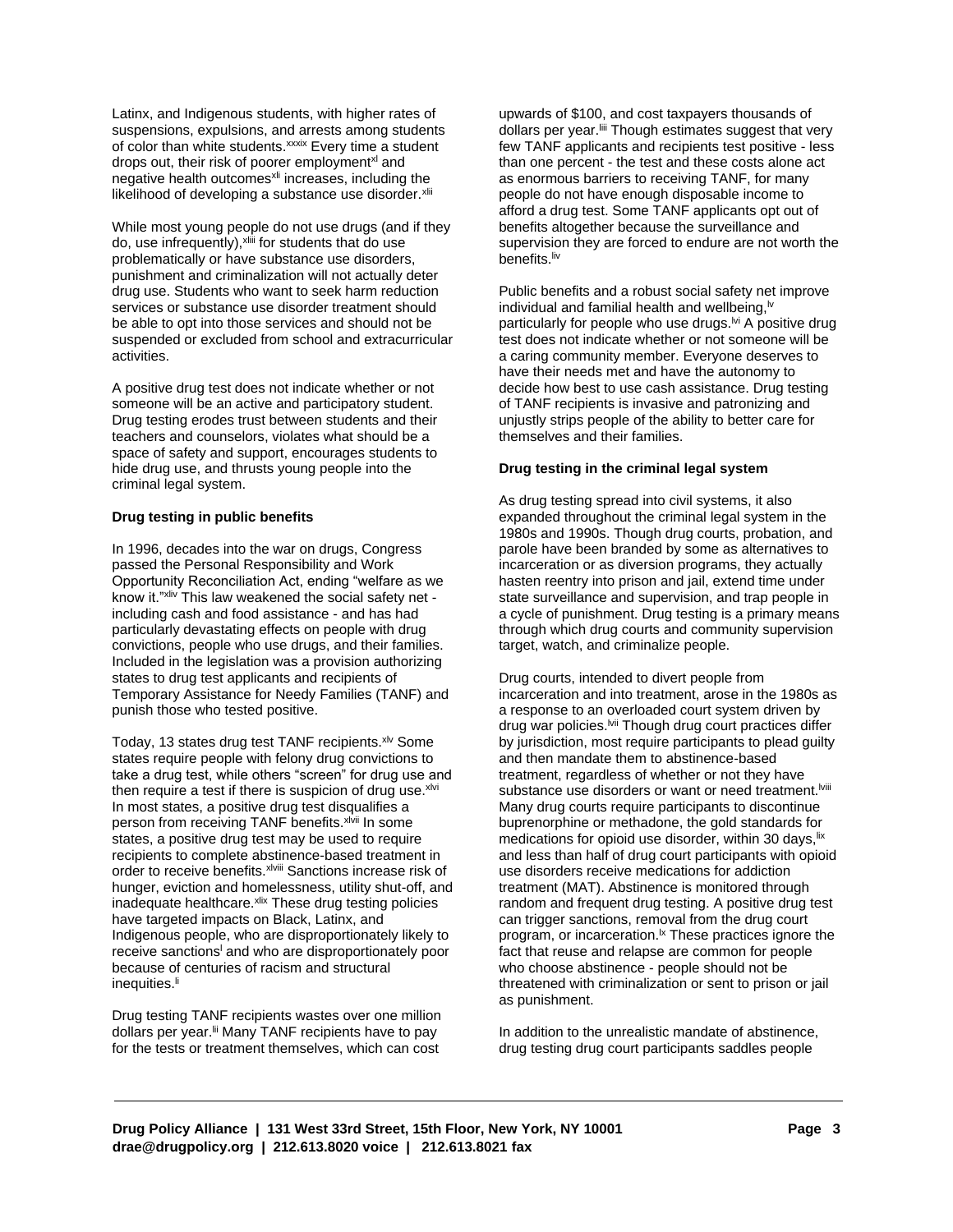with hefty fees. Drug tests can cost individuals up to \$60 out-of-pocket.<sup>|xi</sup> Often, people are notified that they must immediately report for a drug test, requiring them to make the difficult choice of whether or not to drop all family and job obligations to report for a test, sometimes dozens of miles away.<sup>Ixii</sup> Refusal to take a drug test for any reason can result in legal sanctions and punishments.

As the use of drug courts grew, so too did the use of probation and parole: between 1980 and 2007, the population under community supervision increased fourfold.<sup>Ixiii</sup> Today, over 750,000 people - or 25 percent of all people under community supervision - are on probation or parole for a drug law violation. Kiv The terms of probation and parole require people to adhere to strict, sometimes impossible-to-follow rules. Among these rules is the requirement to submit to random, suspicionless drug tests, regardless of whether a person's underlying conviction was for a drug offense.

Alarmingly, most people under community supervision who are sent back to prison or jail are not convicted of new offenses but, rather, have violated a technical requirement of their supervision, like a positive drug test.<sup>Ixv</sup> A positive drug test is one of the top rule violations that causes someone on probation or parole to be re-incarcerated, with estimates showing that 15 to 25 percent of all rule violations stem from drug use or drug possession.<sup>Ixvi</sup> A positive drug test can also result in mandated substance use disorder treatment, which evidence suggests does not improve outcomes and in some cases, can create more harm. <sup>Ixvii</sup> Drug testing people on probation and parole is not used as a way to connect people with harm reduction and evidence-based treatment services but instead functions as a way to target people who use drugs, who are often otherwise working to care for themselves and loved ones and rebuild their lives.

Incarcerating people participating in drug court programs or people under community supervision for a positive drug test worsens health outcomes for people who use drugs. Less than one percent of prisons and jails in the U.S. offer methadone or buprenorphine.<sup>Ixviii</sup> Compared to the general population, people released from prison or jail who did not receive MAT while incarcerated have a 10 to 40 times higher risk of overdose death within the first two weeks after their release.<sup>Ixix</sup> Incarceration can be deadly for people who use drugs, and it also disrupts stable employment, education, and familial caretaking responsibilities.

### **Putting an end to drug testing**

Policymakers and the media have proclaimed the need to prioritize public health over punishment. But the drug war rages on, particularly through insidious measures like drug testing, where employers,

teachers, counselors, social workers, and judges play the role of the police. Though widely employed in the civil and criminal legal systems, drug testing has done nothing to deter use in broad terms, and in fact, drug use rates have remained stable and relatively low over the past 50 years. What has gone up is overdose deaths: in 2019, the United States saw a record high number of 70,000 drug overdose deaths. Drug testing has not connected more people to healthcare and treatment options. Instead, it deters people from seeking needed care, has denied people essential means to survive, and has ripped apart families. To reduce drug use harms and overdose deaths, we need evidence-based drug education; harm reduction services like supervised consumption sites, drug checking, syringe exchanges, and naloxone access; and an array of low-threshold treatment options.

Drug testing serves as another way to deny care and to target, surveil, and criminalize people - both those who use drugs and do not - particularly Black, Latinx, and Indigenous people and low- and no-income people. Ending the drug war means ending drug war surveillance and stopping practices that monitor and punish rather than increase health, safety, and autonomy.

https://www.nytimes.com/1986/11/29/us/reagan-drug-testingplan-to-start-despite-court-rulings-opposing-it.html.

iii Gilliom, Surveillance, Privacy, and the Law.

10.1177/2050324520904540.

vi "Drugs of Abuse Reference Guide," LabCorp, last updated October 2019, accessed 9 March 2021,

https://files.labcorp.com/labcorp-d8/2019-

vii Timothy Wiegand and Marla D. Kushner, eds., "The ASAM Appropriate Use of Drug Testing in Clinical Addiction Medicine Pocket Guide," American Society Of Addiction

Medicine, 2017, accessed at

http://eguideline.guidelinecentral.com/i/840070-drug-testingpocket-guide/.

viii Sage La Rue Zitzkat, "Driving the Drug War: Difficulties with Proper Detection of THC and Measurement of Marijuana Intoxication for the Purposes of DUI Prosecution," University of Connecticut School of Law Dissertations and Honors

<sup>i</sup> John Gilliom, Surveillance, Privacy, and the Law: Employee Drug Testing and the Politics of Social Control (Ann Arbor: University of Michigan Press, 1994).

<sup>&</sup>lt;sup>ii</sup> Lena Williams, "Reagan Drug Testing Plan to Start Despite Court Rulings Opposing It," The New York Times, 29 November 1986, accessed at

iv Anne Katrin Schlag, "Percentages of problem drug use and their implications for policy making: A review of the literature," Drug Science, Policy and Law 6 (2020), doi:

<sup>v</sup> Kenneth D. Tunnell, Pissing on Demand: Workplace Drug Testing and the Rise of the Detox Industry (New York: NYU Press, 2004).

<sup>10/</sup>Drugs\_of\_Abuse\_Reference\_Guide.pdf.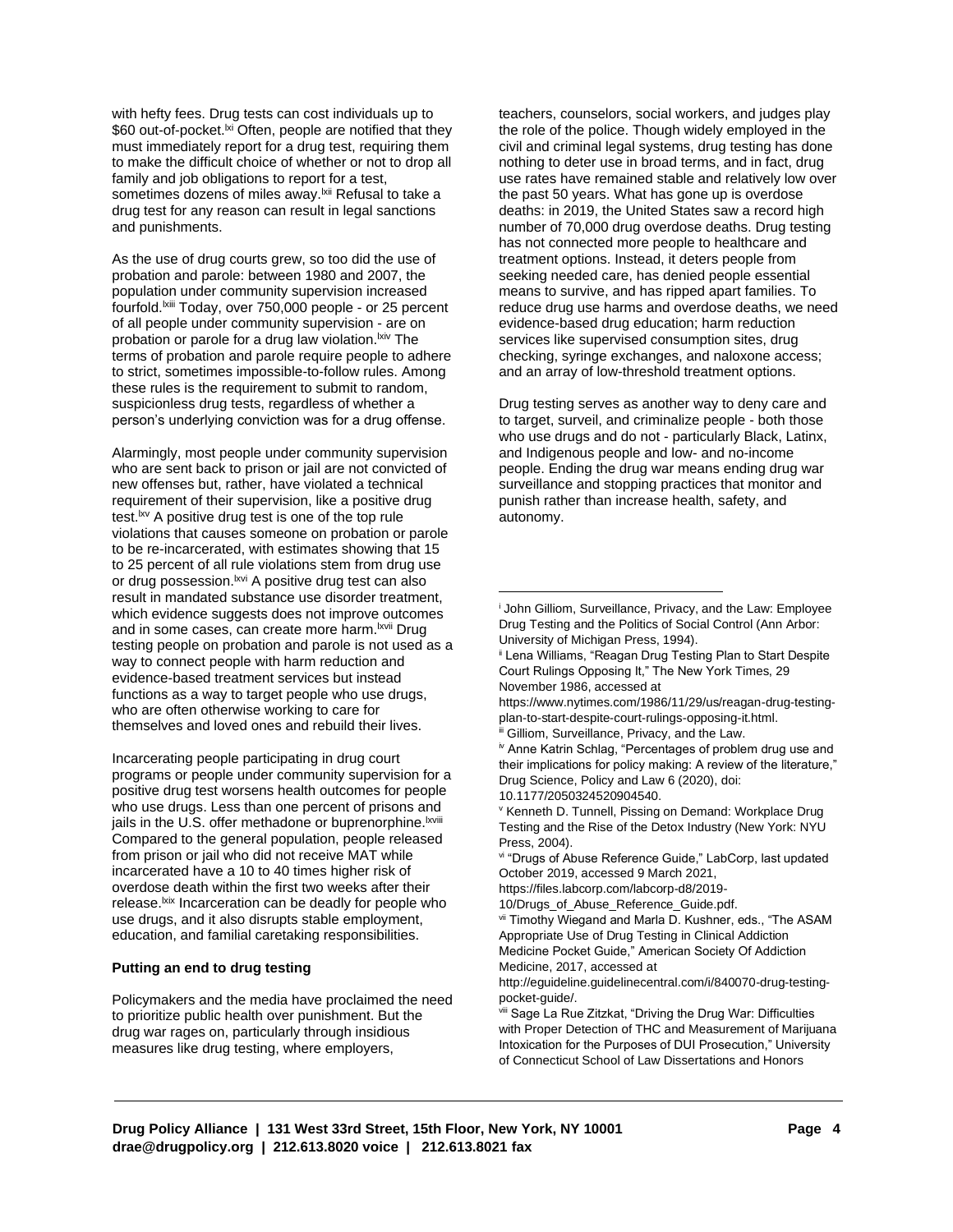Papers 1 (2019):

https://opencommons.uconn.edu/law\_student\_papers/1. ix David A. Kidwell, Emmelene H. Lee and Saundra F.

DeLauder, "Evidence for bias in hair testing and procedures to correct bias," Forensic Science International 107, no. 1 (2000): 39-61.

<sup>x</sup> David A. Kidwell, Frederick P. Smith and Arica R. Shepherd, "Ethnic hair care products may increase false positives in hair drug testing," Forensic Science International 257 (2015): 160- 4.

xi Stacy E.F. Melanson, "The Utility of Immunoassays for Urine Drug Testing," Clinics in Laboratory Medicine 32, no. 3

xii Akwas[i Owusu-Bempah, "Cannabis Impaired Driving: An](https://www.zotero.org/google-docs/?uJTb64)  [Evaluation of Current Modes of Detection,"](https://www.zotero.org/google-docs/?uJTb64) Canadian Journal of Criminology and Criminal Justice 56, no. 1 (2014): 219-40. xxxiv "Addiction Medicine: Closing the Gap between Science xiii David A. [Kidwell, Emmelene H. Lee, and Saundra F.](https://www.zotero.org/google-docs/?3FTmzj) 

[DeLauder, "Evidence for Bias in Hair Testing and Procedures](https://www.zotero.org/google-docs/?3FTmzj)  [to Correct Bias.](https://www.zotero.org/google-docs/?3FTmzj)"

xiv Ronald Reagan and Nancy Reagan, "President and Nancy Reagan White House Address Anti-Drug Campaign," video clip, CSPAN, 14 September 1986, uploaded 8 March 2019, https://www.c-span.org/video/?c4785171/user-clip-reaganfull-speech-1986.

xv "Special report. Drug testing in the workplace: an update." Hospital Security & Safety Management 15, no. 6 (1994): 5-9, PMID: 10137771.

xvi "SHRM Poll: Drug Testing Efficacy," Powerpoint presentation, Society for Human Resource Management, 7 September 2011, accessed 9 March 2021,

https://www.shrm.org/hr-today/trends-and-

forecasting/research-and-

surveys/pages/ldrugtestingefficacy.aspx.

**xvii "State Drug Testing Laws," OHS Health & Safety Services,** Inc., n.d., accessed 9 March 2021,

https://www.ohsinc.com/state-drug-testing-laws/.

xviii Tunnell, Pissing on Demand.

xix "State Drug Testing Laws."

xx Tunnell, Pissing on Demand.

xxi Gilliom, Surveillance, Privacy, and the Law.

xxiii Gideon Koren, Heather Shear, Karen Graham and Tom Einarson, "Bias Against the Null Hypothesis: The Reproductive Hazards of Cocaine," The Lancet 334, no. 8677 (1989): 1440-2, doi: 10.1016/s0140-6736(89)92044-8.

xxiv Movement for Family Power, "'Whatever they do, I'm her comfort, I'm her protector': How the Foster System Has Become Ground Zero for the U.S. Drug War," Movement for Family Power, June 2020,

https://static1.squarespace.com/static/5be5ed0fd274cb7c8a5 d0cba/t/5eead939ca509d4e36a89277/1592449422870/MFP+ Drug+War+Foster+System+Report.pdf. xii Michael G. Vaughn, Christopher P. Salas-Wright and

xxv Ibid.

xxvi Ibid.

xxvii "State Laws and Policies: Substance Use During Pregnancy," Guttmacher Institute, last updated 1 March 2021, accessed 9 March 2021, https://www.guttmacher.org/statepolicy/explore/substance-use-during-pregnancy.

xxviii Movement for Family Power, "'Whatever they do, I'm her comfort, I'm her protector.'"

#### xxix Ibid.

xxx Amy C. D'Andrade and Ruth M. Chambers, "Parental problems, case plan requirements, and service targeting in child welfare reunification," Children and Youth Services Review 34, no. 10 (2012): 2131-8, doi:

10.1016/j.childyouth.2012.07.008.

xxxi Movement for Family Power, "'Whatever they do, I'm her comfort, I'm her protector.'"

**xxxii Joseph J. Doyle, "Child Protection and Child Outcomes:** Measuring the Effects of Foster Care," The American Economic Review 97, no. 5 (2007): 1583-610, doi: 10.1257/aer.97.5.1583.

(2012): 429-47. **XXXIII** Rebecca Stone, "Pregnant women and substance use: fear, stigma, and barriers to care," Health & Justice 3, no. 2 (2015): doi: 10.1186/s40352-015-0015-5.

> and Practice," Partnership to End Addiction (fka The National Center on Addiction and Substance Abuse at Columbia University), June 2012, https://drugfree.org/reports/addictionmedicine-closing-the-gap-between-science-and-practice/. xxxv John L. Doris, Victoria Meguid, Margaret Thomas, Steven Blatt, and John Eckenrode, "Prenatal Cocaine Exposure and Child Welfare Outcomes," Child Maltreatment 11, no. 4 (2006): 326-37, doi: 10.1177/1077559506293462.

xxxvi Megan French-Marcelin and Sarah Hinger, Bullies in Blue: The Origins and Consequences Of School Policing (New York: American Civil Liberties Union, 2017),

https://www.aclu.org/sites/default/files/field\_document/aclu\_b ullies\_in\_blue\_4\_11\_17\_final.pdf.

**xxxvii** "Results from the School Health Policies and Practices Study 2016," Centers for Disease Control, 2016, https://www.cdc.gov/healthyyouth/data/shpps/pdf/shppsresults\_2016.pdf.

xxxviii Amir Whitaker, Sylvia Torres-Guillén, Michelle Morton, Harold Jordan, Stefanie Coyle, Angela Mann, and Wei-Ling Sun, Cops and No Counselors: How the Lack of School Mental Health Staff Is Harming Students (New York: American Civil Liberties Union, 2019),

https://www.aclu.org/sites/default/files/field\_document/030419 -acluschooldisciplinereport.pdf

xxii Tunnell, Pissing on Demand. The School of Prison Pipeline," hearings before in the School to Prison Pipeline," hearings before the United States Senate Judiciary Committee, Subcommittee on the Constitution, Civil Rights and Human Rights, Testimony of Senator Durbin, (December 12, 2012), accessed 9 March 2021 at

https://www.congress.gov/event/112th-congress/senateevent/LC1164/text?s=1&r=33.

x<sup>1</sup> "Employment status of the civilian population 25 years and over by educational attainment," U.S. Bureau of Labor Statistics, last modified 5 March 2021, accessed 9 March 2021, https://www.bls.gov/news.release/empsit.t04.htm. Brandy R. Maynard, "Dropping out of school and chronic disease in the United States," Z. Gesundh Wiss. 22, no. 3 (2014): 265-70, doi: 10.1007/s10389-014-0615-x. xlii Peter Tice, Rachel N. Lipari and Struther L. Van Horn, THE CBHSQ Report: Substance Use Among 12th Grade Aged Youths, By Dropout Status, (Rockville: Center for Behavioral Health Statistics and Quality, Substance abuse and Mental Health Services Administration, 2017),